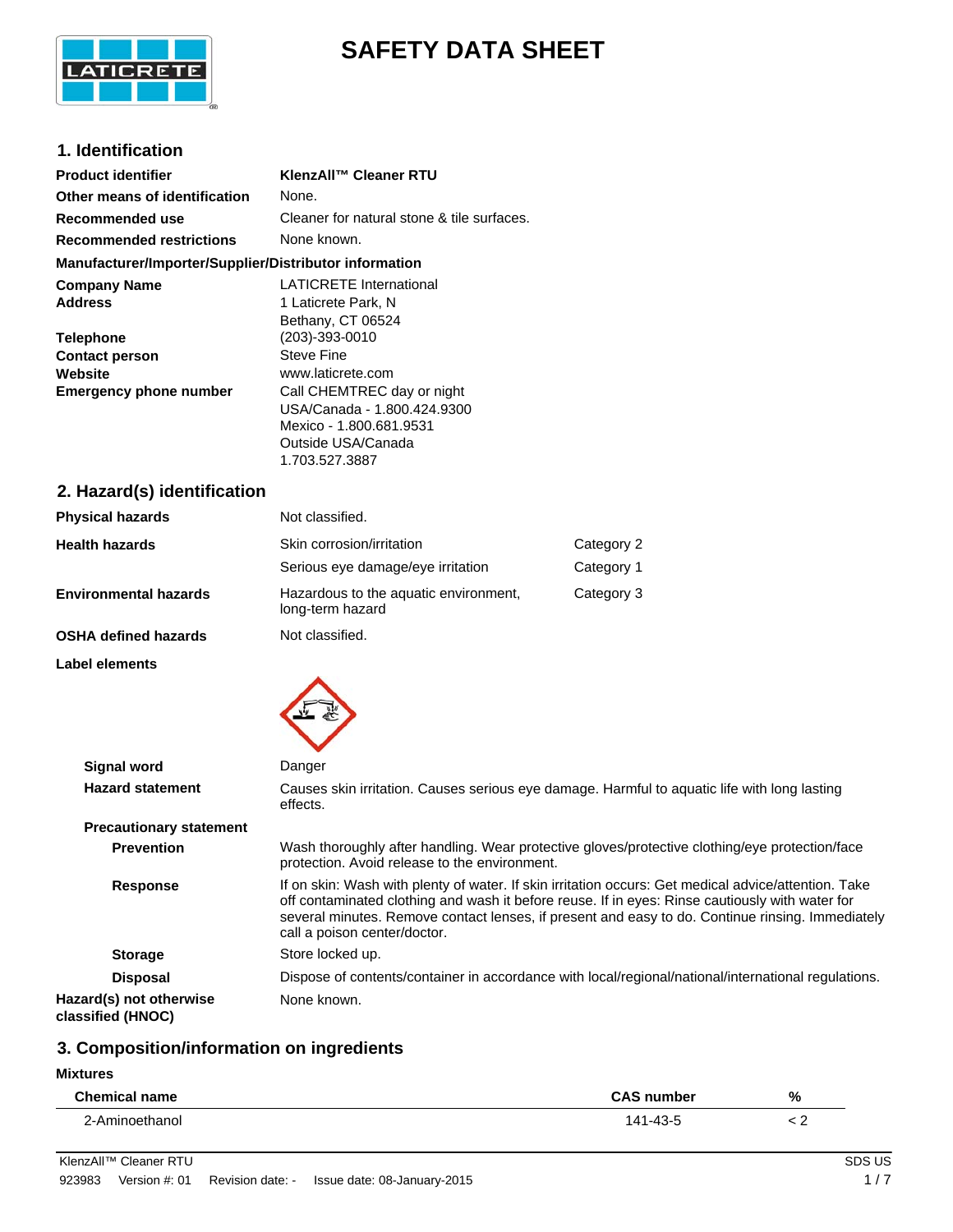| Alcohol Ethoxylate                                                           |                                                                                                                                                                                                                                                                                                                                                                                  | <b>Trade Secret</b> | < 2     |
|------------------------------------------------------------------------------|----------------------------------------------------------------------------------------------------------------------------------------------------------------------------------------------------------------------------------------------------------------------------------------------------------------------------------------------------------------------------------|---------------------|---------|
| Dipropylene glycol butyl ether                                               |                                                                                                                                                                                                                                                                                                                                                                                  | 29911-28-2          | < 2     |
| <b>Ethoxylated Quaternary Amine</b>                                          |                                                                                                                                                                                                                                                                                                                                                                                  | <b>Trade Secret</b> | $\lt 2$ |
| <b>Composition comments</b>                                                  | All concentrations are in percent by weight unless ingredient is a gas. Gas concentrations are in<br>percent by volume.                                                                                                                                                                                                                                                          |                     |         |
| 4. First-aid measures                                                        |                                                                                                                                                                                                                                                                                                                                                                                  |                     |         |
| <b>Inhalation</b>                                                            | Remove victim to fresh air and keep at rest in a position comfortable for breathing. Get medical<br>attention if any discomfort continues.                                                                                                                                                                                                                                       |                     |         |
| <b>Skin contact</b>                                                          | Flush thoroughly with water for at least 15 minutes. Wash skin with soap and water. Get medical<br>attention if irritation develops and persists.                                                                                                                                                                                                                                |                     |         |
| Eye contact                                                                  | Immediately flush eyes with plenty of water for at least 15 minutes. Remove contact lenses, if<br>present and easy to do. Continue rinsing. Get medical attention immediately.                                                                                                                                                                                                   |                     |         |
| Ingestion                                                                    | Rinse mouth. Do not induce vomiting. If vomiting occurs, keep head low so that stomach content<br>doesn't get into the lungs. Get medical attention.                                                                                                                                                                                                                             |                     |         |
| <b>Most important</b><br>symptoms/effects, acute and<br>delayed              | Permanent eye damage including blindness could result. Headaches, nausea and vomiting.                                                                                                                                                                                                                                                                                           |                     |         |
| Indication of immediate<br>medical attention and special<br>treatment needed | Provide general supportive measures and treat symptomatically.                                                                                                                                                                                                                                                                                                                   |                     |         |
| <b>General information</b>                                                   | Ensure that medical personnel are aware of the material(s) involved, and take precautions to<br>protect themselves.                                                                                                                                                                                                                                                              |                     |         |
| 5. Fire-fighting measures                                                    |                                                                                                                                                                                                                                                                                                                                                                                  |                     |         |
| Suitable extinguishing media                                                 | Water fog. Dry chemical powder. Carbon dioxide (CO2).                                                                                                                                                                                                                                                                                                                            |                     |         |
| Unsuitable extinguishing<br>media                                            | Do not use water jet as an extinguisher, as this will spread the fire.                                                                                                                                                                                                                                                                                                           |                     |         |
| Specific hazards arising from<br>the chemical                                | Fire may produce irritating, corrosive and/or toxic gases.                                                                                                                                                                                                                                                                                                                       |                     |         |
| Special protective equipment<br>and precautions for firefighters             | Self-contained breathing apparatus and full protective clothing must be worn in case of fire.                                                                                                                                                                                                                                                                                    |                     |         |
| <b>Fire fighting</b><br>equipment/instructions                               | Move containers from fire area if you can do so without risk. Use water spray to cool unopened<br>containers.                                                                                                                                                                                                                                                                    |                     |         |
| <b>General fire hazards</b>                                                  | No unusual fire or explosion hazards noted.                                                                                                                                                                                                                                                                                                                                      |                     |         |
| 6. Accidental release measures                                               |                                                                                                                                                                                                                                                                                                                                                                                  |                     |         |
| Personal precautions,<br>protective equipment and<br>emergency procedures    | Keep unnecessary personnel away. Keep people away from and upwind of spill/leak. Wear<br>appropriate protective equipment and clothing during clean-up. Do not touch damaged containers<br>or spilled material unless wearing appropriate protective clothing. Ensure adequate ventilation.<br>Local authorities should be advised if significant spillages cannot be contained. |                     |         |
| <b>Methods and materials for</b><br>containment and cleaning up              | Large Spills: Stop the flow of material, if this is without risk. Dike the spilled material, where this is<br>possible. Absorb in vermiculite, dry sand or earth and place into containers. Following product<br>recovery, flush area with water.                                                                                                                                |                     |         |
|                                                                              | Small Spills: Wipe up with absorbent material (e.g. cloth, fleece). Clean surface thoroughly to<br>remove residual contamination.                                                                                                                                                                                                                                                |                     |         |
|                                                                              | Never return spills in original containers for re-use. For waste disposal, see Section 13 of the SDS.                                                                                                                                                                                                                                                                            |                     |         |
| <b>Environmental precautions</b>                                             | Avoid release to the environment. Do not discharge into drains, water courses or onto the ground.<br>Environmental manager must be informed of all major releases.                                                                                                                                                                                                               |                     |         |
| 7. Handling and storage                                                      |                                                                                                                                                                                                                                                                                                                                                                                  |                     |         |
| <b>Precautions for safe handling</b>                                         | Avoid inhalation of vapors and contact with skin, eyes and clothing. Use with adequate ventilation.<br>Do not taste or swallow. Wear appropriate personal protective equipment. Observe good industrial<br>hygiene practices.                                                                                                                                                    |                     |         |
| Conditions for safe storage,<br>including any incompatibilities              | Keep container tightly closed. Store in a cool and well-ventilated place. Protect from freezing.<br>Store away from incompatible materials (See Section 10).                                                                                                                                                                                                                     |                     |         |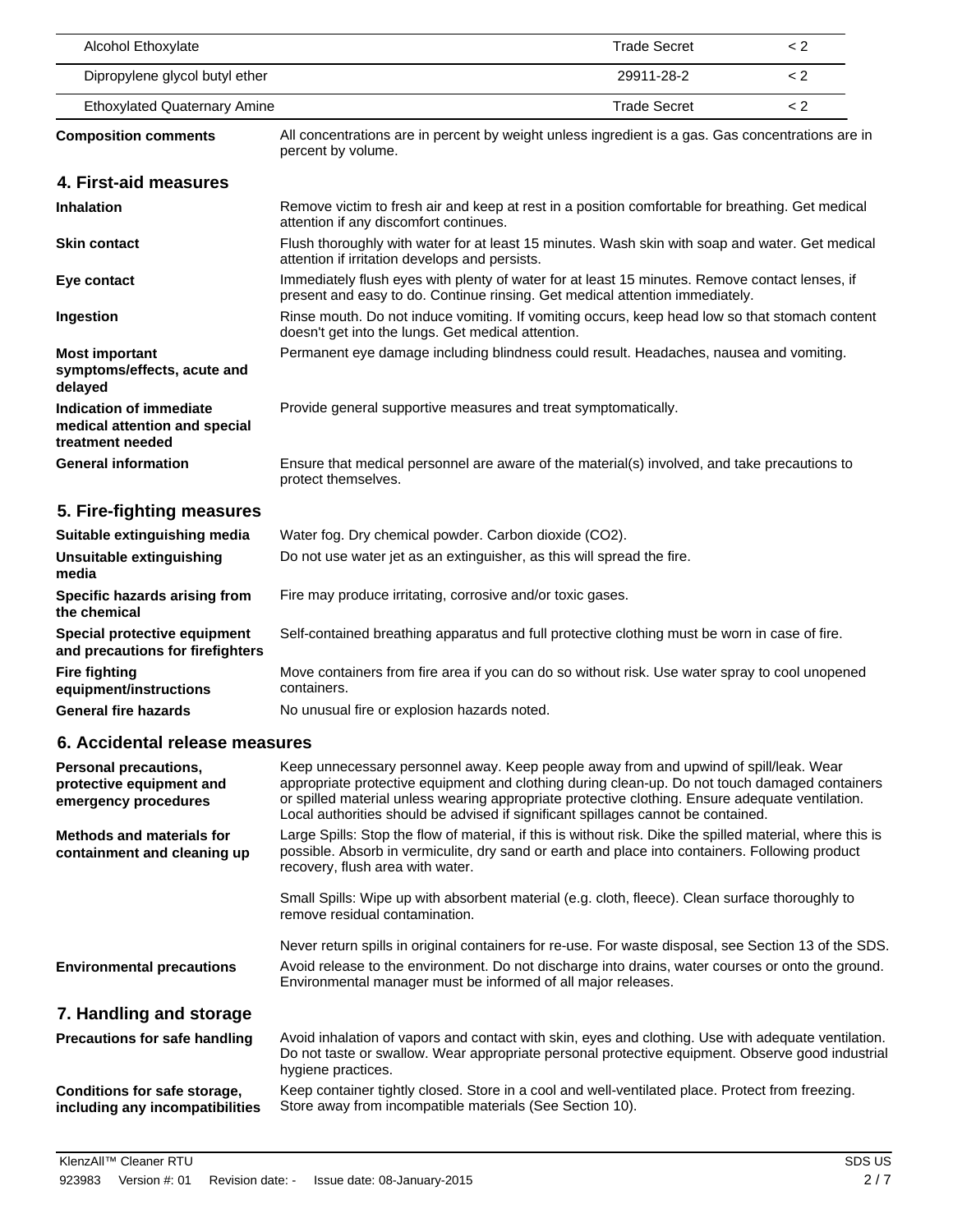### **8. Exposure controls/personal protection**

### **Occupational exposure limits**

**US. OSHA Table Z-1 Limits for Air Contaminants (29 CFR 1910.1000)**

| <b>Components</b>                           | <b>Type</b>                                                                                                                                                                                                                                                                                                                                                                                                                        | Value                                                                                                  |
|---------------------------------------------|------------------------------------------------------------------------------------------------------------------------------------------------------------------------------------------------------------------------------------------------------------------------------------------------------------------------------------------------------------------------------------------------------------------------------------|--------------------------------------------------------------------------------------------------------|
| 2-Aminoethanol (CAS<br>$141 - 43 - 5$       | PEL                                                                                                                                                                                                                                                                                                                                                                                                                                | $6$ mg/m $3$                                                                                           |
|                                             |                                                                                                                                                                                                                                                                                                                                                                                                                                    | 3 ppm                                                                                                  |
| US. ACGIH Threshold Limit Values            |                                                                                                                                                                                                                                                                                                                                                                                                                                    |                                                                                                        |
| <b>Components</b>                           | <b>Type</b>                                                                                                                                                                                                                                                                                                                                                                                                                        | Value                                                                                                  |
| 2-Aminoethanol (CAS<br>$141 - 43 - 5$       | <b>STEL</b>                                                                                                                                                                                                                                                                                                                                                                                                                        | 6 ppm                                                                                                  |
|                                             | <b>TWA</b>                                                                                                                                                                                                                                                                                                                                                                                                                         | 3 ppm                                                                                                  |
| US. NIOSH: Pocket Guide to Chemical Hazards |                                                                                                                                                                                                                                                                                                                                                                                                                                    |                                                                                                        |
| <b>Components</b>                           | <b>Type</b>                                                                                                                                                                                                                                                                                                                                                                                                                        | Value                                                                                                  |
| 2-Aminoethanol (CAS<br>$141 - 43 - 5$       | <b>STEL</b>                                                                                                                                                                                                                                                                                                                                                                                                                        | 15 mg/m3                                                                                               |
|                                             |                                                                                                                                                                                                                                                                                                                                                                                                                                    | 6 ppm                                                                                                  |
|                                             | <b>TWA</b>                                                                                                                                                                                                                                                                                                                                                                                                                         | 8 mg/m3                                                                                                |
|                                             |                                                                                                                                                                                                                                                                                                                                                                                                                                    | 3 ppm                                                                                                  |
| <b>Biological limit values</b>              | No biological exposure limits noted for the ingredient(s).                                                                                                                                                                                                                                                                                                                                                                         |                                                                                                        |
| Appropriate engineering<br>controls         | Good general ventilation (typically 10 air changes per hour) should be used. Ventilation rates<br>should be matched to conditions. If applicable, use process enclosures, local exhaust ventilation,<br>or other engineering controls to maintain airborne levels below recommended exposure limits. If<br>exposure limits have not been established, maintain airborne levels to an acceptable level. Provide<br>eyewash station. |                                                                                                        |
|                                             | Individual protection measures, such as personal protective equipment                                                                                                                                                                                                                                                                                                                                                              |                                                                                                        |
| <b>Eye/face protection</b>                  | Wear safety glasses with side shields (or goggles). Wear a full-face respirator, if needed.                                                                                                                                                                                                                                                                                                                                        |                                                                                                        |
| <b>Skin protection</b>                      |                                                                                                                                                                                                                                                                                                                                                                                                                                    |                                                                                                        |
| <b>Hand protection</b>                      | Wear protective gloves.                                                                                                                                                                                                                                                                                                                                                                                                            |                                                                                                        |
| Other                                       |                                                                                                                                                                                                                                                                                                                                                                                                                                    | Frequent change of gloves is advisable. Wear appropriate chemical resistant clothing.                  |
| <b>Respiratory protection</b>               |                                                                                                                                                                                                                                                                                                                                                                                                                                    | In case of inadequate ventilation or risk of inhalation of vapors, use suitable respiratory equipment. |
| <b>Thermal hazards</b>                      | Wear appropriate thermal protective clothing, when necessary.                                                                                                                                                                                                                                                                                                                                                                      |                                                                                                        |
| <b>General hygiene</b><br>considerations    | Always observe good personal hygiene measures, such as washing after handling the material<br>and before eating, drinking, and/or smoking. Routinely wash work clothing and protective<br>equipment to remove contaminants.                                                                                                                                                                                                        |                                                                                                        |

### **9. Physical and chemical properties**

| Appearance                                   | Liquid.         |
|----------------------------------------------|-----------------|
| <b>Physical state</b>                        | Liquid.         |
| Form                                         | Liquid.         |
| Color                                        | Light yellow.   |
| Odor                                         | Mild.           |
| Odor threshold                               | Not available.  |
| рH                                           | $10.5 - 11.5$   |
| Melting point/freezing point                 | Not available.  |
| Initial boiling point and boiling<br>range   | 212 °F (100 °C) |
| <b>Flash point</b>                           | Does not flash  |
| <b>Evaporation rate</b>                      | Not available.  |
| Flammability (solid, gas)                    | Not available.  |
| Upper/lower flammability or explosive limits |                 |
| Flammability limit - lower<br>(%)            | Not available.  |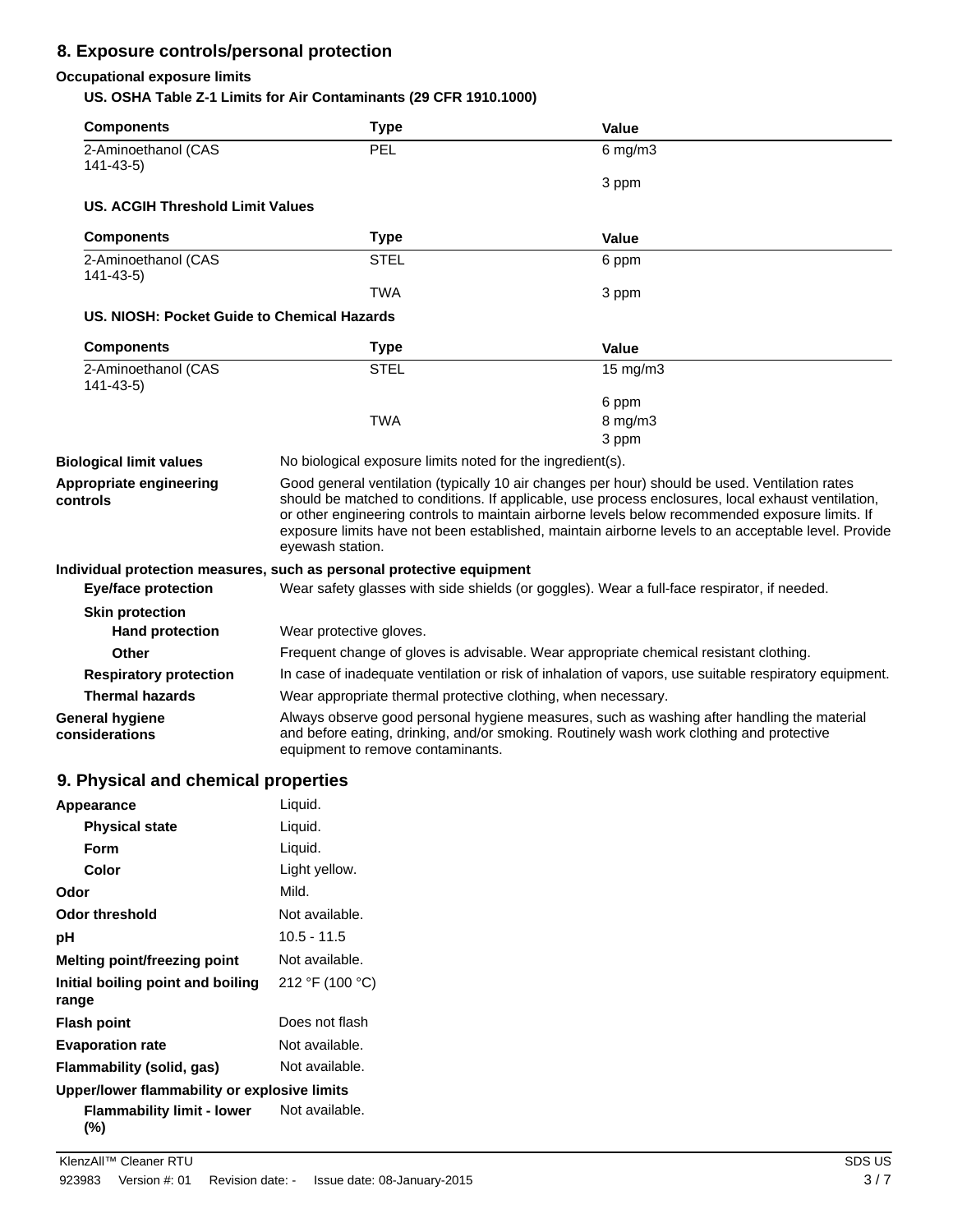| <b>Flammability limit - upper</b><br>$(\%)$       | Not available.           |
|---------------------------------------------------|--------------------------|
| Explosive limit - lower (%)                       | Not available.           |
| Explosive limit - upper (%)                       | Not available.           |
| Vapor pressure                                    | Not available.           |
| Vapor density                                     | Not available.           |
| <b>Relative density</b>                           | 1.00                     |
| Solubility(ies)                                   |                          |
| Solubility (water)                                | Not available.           |
| <b>Partition coefficient</b><br>(n-octanol/water) | Not available.           |
| <b>Auto-ignition temperature</b>                  | Not available.           |
| Decomposition temperature                         | $>$ 392 °F ( $>$ 200 °C) |
| <b>Viscosity</b>                                  | No data available.       |
| Other information                                 |                          |
| VOC (Weight %)                                    | 0.6%                     |
|                                                   |                          |

### **10. Stability and reactivity**

| <b>Reactivity</b>                            | The product is stable and non-reactive under normal conditions of use, storage and transport. |
|----------------------------------------------|-----------------------------------------------------------------------------------------------|
| <b>Chemical stability</b>                    | Material is stable under normal conditions.                                                   |
| <b>Possibility of hazardous</b><br>reactions | Hazardous polymerization does not occur.                                                      |
| <b>Conditions to avoid</b>                   | Heat, flames and sparks.                                                                      |
| Incompatible materials                       | Acids. Strong oxidizing agents.                                                               |
| <b>Hazardous decomposition</b><br>products   | Carbon dioxide. Carbon monoxide. Nitrogen oxides.                                             |

### **11. Toxicological information**

| Information on likely routes of exposure                                           |                                                                              |  |
|------------------------------------------------------------------------------------|------------------------------------------------------------------------------|--|
| <b>Inhalation</b>                                                                  | In high concentrations, vapors may be irritating to the respiratory system.  |  |
| <b>Skin contact</b>                                                                | Causes skin irritation.                                                      |  |
| Eye contact                                                                        | Causes serious eye damage.                                                   |  |
| Ingestion                                                                          | May cause discomfort if swallowed.                                           |  |
| Symptoms related to the<br>physical, chemical and<br>toxicological characteristics | Permanent eye damage including blindness could result. Headaches, nausea and |  |

### **Information on toxicological effects**

| May cause discomfort if swallowed.<br><b>Acute toxicity</b> |                |                     |  |
|-------------------------------------------------------------|----------------|---------------------|--|
| <b>Components</b>                                           | <b>Species</b> | <b>Test Results</b> |  |
| 2-Aminoethanol (CAS 141-43-5)                               |                |                     |  |
| Acute                                                       |                |                     |  |
| Dermal                                                      |                |                     |  |
| LD50                                                        | Rabbit         | 1025 mg/kg          |  |
| Oral                                                        |                |                     |  |
| LD50                                                        | Rat            | 1715 mg/kg          |  |
| Alcohol Ethoxylate (CAS Trade Secret)                       |                |                     |  |
| Acute                                                       |                |                     |  |
| Dermal                                                      |                |                     |  |
| LD50                                                        | Rabbit         | 200 - 5000 mg/kg    |  |
| Oral                                                        |                |                     |  |
| LD50                                                        | Rat            | 1100 mg/kg          |  |
|                                                             |                |                     |  |

vomiting.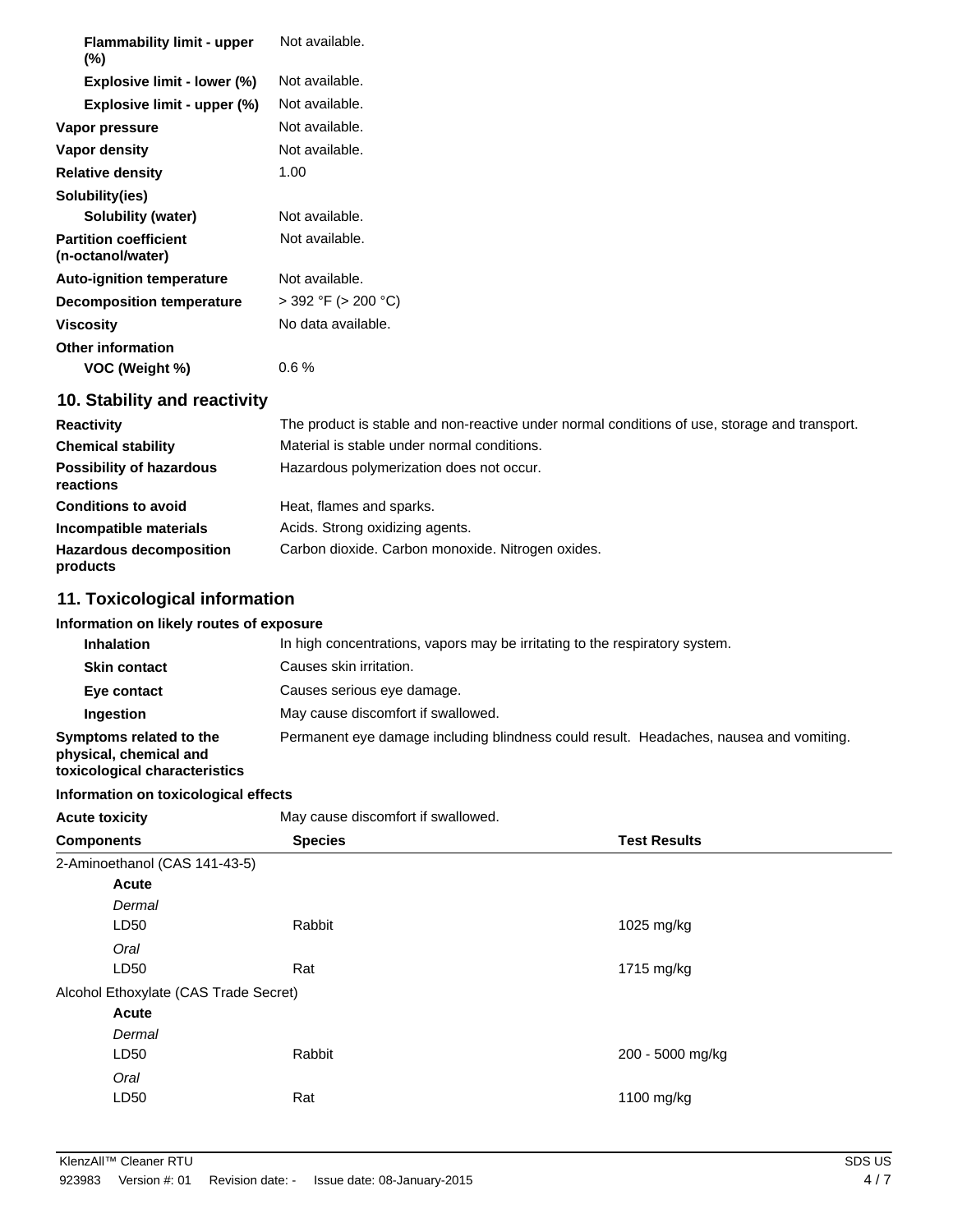| <b>Components</b>                                     | <b>Species</b>                                                 | <b>Test Results</b>                                                                            |
|-------------------------------------------------------|----------------------------------------------------------------|------------------------------------------------------------------------------------------------|
| Ethoxylated Quaternary Amine (CAS Trade Secret)       |                                                                |                                                                                                |
| Acute                                                 |                                                                |                                                                                                |
| Oral                                                  |                                                                |                                                                                                |
| LD50                                                  | Rat                                                            | 580 mg/kg                                                                                      |
| <b>Skin corrosion/irritation</b>                      | Causes skin irritation.                                        |                                                                                                |
| Serious eye damage/eye<br><i>irritation</i>           | Causes serious eye damage.                                     |                                                                                                |
| Respiratory or skin sensitization                     |                                                                |                                                                                                |
| <b>Respiratory sensitization</b>                      | No data available.                                             |                                                                                                |
| <b>Skin sensitization</b>                             | Not a skin sensitizer.                                         |                                                                                                |
| Germ cell mutagenicity                                | mutagenic or genotoxic.                                        | No data available to indicate product or any components present at greater than 0.1% are       |
| Carcinogenicity                                       |                                                                | This product is not considered to be a carcinogen by IARC, ACGIH, NTP, or OSHA.                |
|                                                       | OSHA Specifically Regulated Substances (29 CFR 1910.1001-1050) |                                                                                                |
| Not listed.                                           |                                                                |                                                                                                |
| <b>Reproductive toxicity</b>                          | No data available.                                             |                                                                                                |
| Specific target organ toxicity -<br>single exposure   | No data available.                                             |                                                                                                |
| Specific target organ toxicity -<br>repeated exposure | No data available.                                             |                                                                                                |
| <b>Aspiration hazard</b>                              | Not classified.                                                |                                                                                                |
| <b>Chronic effects</b>                                | kidney.                                                        | Prolonged or repeated contact may dry skin and cause dermatitis. May cause damage to liver and |

## **12. Ecological information**

| <b>Ecotoxicity</b>                                                                            | Harmful to aquatic life with long lasting effects.                                                                                                                                                                                                                                                                                                                                                                           |                                                                                                                                                                                             |                     |  |
|-----------------------------------------------------------------------------------------------|------------------------------------------------------------------------------------------------------------------------------------------------------------------------------------------------------------------------------------------------------------------------------------------------------------------------------------------------------------------------------------------------------------------------------|---------------------------------------------------------------------------------------------------------------------------------------------------------------------------------------------|---------------------|--|
| <b>Components</b>                                                                             |                                                                                                                                                                                                                                                                                                                                                                                                                              | <b>Species</b>                                                                                                                                                                              | <b>Test Results</b> |  |
| 2-Aminoethanol (CAS 141-43-5)                                                                 |                                                                                                                                                                                                                                                                                                                                                                                                                              |                                                                                                                                                                                             |                     |  |
| <b>Aquatic</b>                                                                                |                                                                                                                                                                                                                                                                                                                                                                                                                              |                                                                                                                                                                                             |                     |  |
| Algae                                                                                         | <b>EC50</b>                                                                                                                                                                                                                                                                                                                                                                                                                  | Selenastrum capricornutum (new name<br>Pseudokirchnerella subca                                                                                                                             | 2.5 mg/l, 48 hours  |  |
| Crustacea                                                                                     | EC50                                                                                                                                                                                                                                                                                                                                                                                                                         | Daphnia magna                                                                                                                                                                               | 65 mg/l, 48 hours   |  |
| Fish                                                                                          | <b>LC50</b>                                                                                                                                                                                                                                                                                                                                                                                                                  | Cyprinus carpio                                                                                                                                                                             | 349 mg/l, 96 hours  |  |
| Persistence and degradability                                                                 | The product is readily biodegradable.                                                                                                                                                                                                                                                                                                                                                                                        |                                                                                                                                                                                             |                     |  |
| <b>Bioaccumulative potential</b>                                                              |                                                                                                                                                                                                                                                                                                                                                                                                                              | Not likely to bioaccumulate in aquatic organisms.                                                                                                                                           |                     |  |
| Partition coefficient n-octanol / water (log Kow)<br>2-Aminoethanol (CAS 141-43-5)<br>$-1.31$ |                                                                                                                                                                                                                                                                                                                                                                                                                              |                                                                                                                                                                                             |                     |  |
| <b>Mobility in soil</b>                                                                       | Not available.                                                                                                                                                                                                                                                                                                                                                                                                               |                                                                                                                                                                                             |                     |  |
| Other adverse effects                                                                         | The product may affect the acidity (pH-factor) in water with risk of harmful effects to aquatic<br>organisms.                                                                                                                                                                                                                                                                                                                |                                                                                                                                                                                             |                     |  |
| 13. Disposal considerations                                                                   |                                                                                                                                                                                                                                                                                                                                                                                                                              |                                                                                                                                                                                             |                     |  |
| <b>Disposal instructions</b>                                                                  | Collect and reclaim or dispose in sealed containers at licensed waste disposal site. This material<br>and its container must be disposed of as hazardous waste. Do not allow this material to drain into<br>sewers/water supplies. Do not contaminate ponds, waterways or ditches with chemical or used<br>container. Dispose of contents/container in accordance with local/regional/national/international<br>regulations. |                                                                                                                                                                                             |                     |  |
| Hazardous waste code                                                                          | The waste code should be assigned in discussion between the user, the producer and the waste<br>disposal company.                                                                                                                                                                                                                                                                                                            |                                                                                                                                                                                             |                     |  |
| Waste from residues / unused<br>products                                                      | Disposal instructions).                                                                                                                                                                                                                                                                                                                                                                                                      | Dispose of in accordance with local regulations. Empty containers or liners may retain some<br>product residues. This material and its container must be disposed of in a safe manner (see: |                     |  |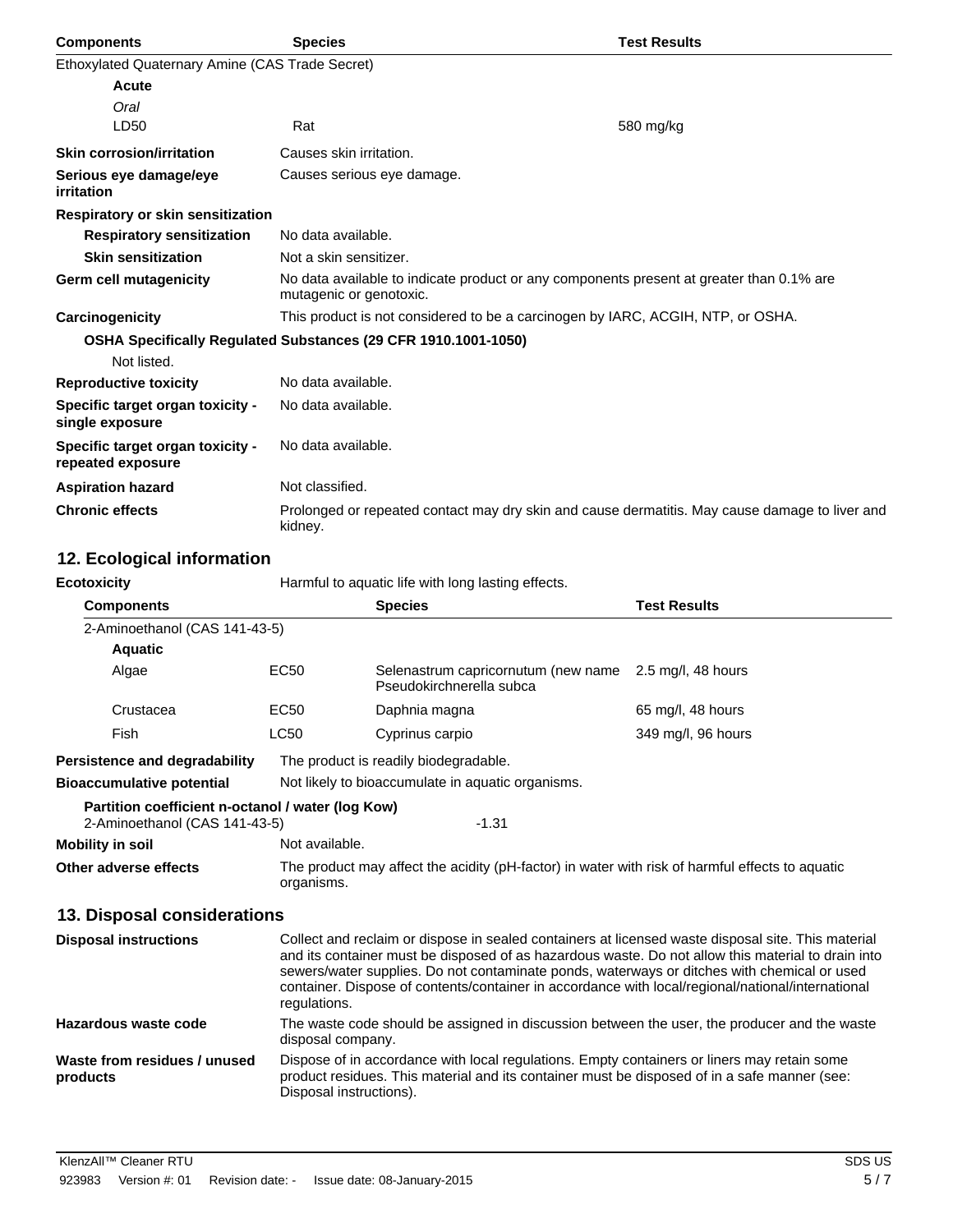**Contaminated packaging** Empty containers should be taken to an approved waste handling site for recycling or disposal. Since emptied containers may retain product residue, follow label warnings even after container is emptied.

#### **14. Transport information**

#### **DOT**

Not regulated as dangerous goods.

#### **IATA**

Not regulated as dangerous goods.

#### **IMDG**

Not regulated as dangerous goods.

**Transport in bulk according to** Not available. **Annex II of MARPOL 73/78 and the IBC Code**

#### **15. Regulatory information**

**US federal regulations** This product is a "Hazardous Chemical" as defined by the OSHA Hazard Communication Standard, 29 CFR 1910.1200.

#### **TSCA Section 12(b) Export Notification (40 CFR 707, Subpt. D)**

Not regulated.

**OSHA Specifically Regulated Substances (29 CFR 1910.1001-1050)**

Not listed.

**CERCLA Hazardous Substance List (40 CFR 302.4)**

Not listed.

#### **Superfund Amendments and Reauthorization Act of 1986 (SARA)**

**Hazard categories** Immediate Hazard - Yes Delayed Hazard - No Fire Hazard - No Pressure Hazard - No Reactivity Hazard - No

#### **SARA 302 Extremely hazardous substance**

Not listed.

#### **SARA 311/312 Hazardous chemical** Yes

**SARA 313 (TRI reporting)**

Not regulated.

#### **Other federal regulations**

#### **Clean Air Act (CAA) Section 112 Hazardous Air Pollutants (HAPs) List**

Not regulated.

#### **Clean Air Act (CAA) Section 112(r) Accidental Release Prevention (40 CFR 68.130)**

Not regulated.

**Safe Drinking Water Act** Not regulated.

**(SDWA)**

**US state regulations** This product does not contain a chemical known to the State of California to cause cancer, birth defects or other reproductive harm.

#### **US. Massachusetts RTK - Substance List**

2-Aminoethanol (CAS 141-43-5)

#### **US. New Jersey Worker and Community Right-to-Know Act**

2-Aminoethanol (CAS 141-43-5)

**US. Pennsylvania Worker and Community Right-to-Know Law**

2-Aminoethanol (CAS 141-43-5)

**US. Rhode Island RTK**

Not regulated.

#### **US. California Proposition 65**

Not Listed.